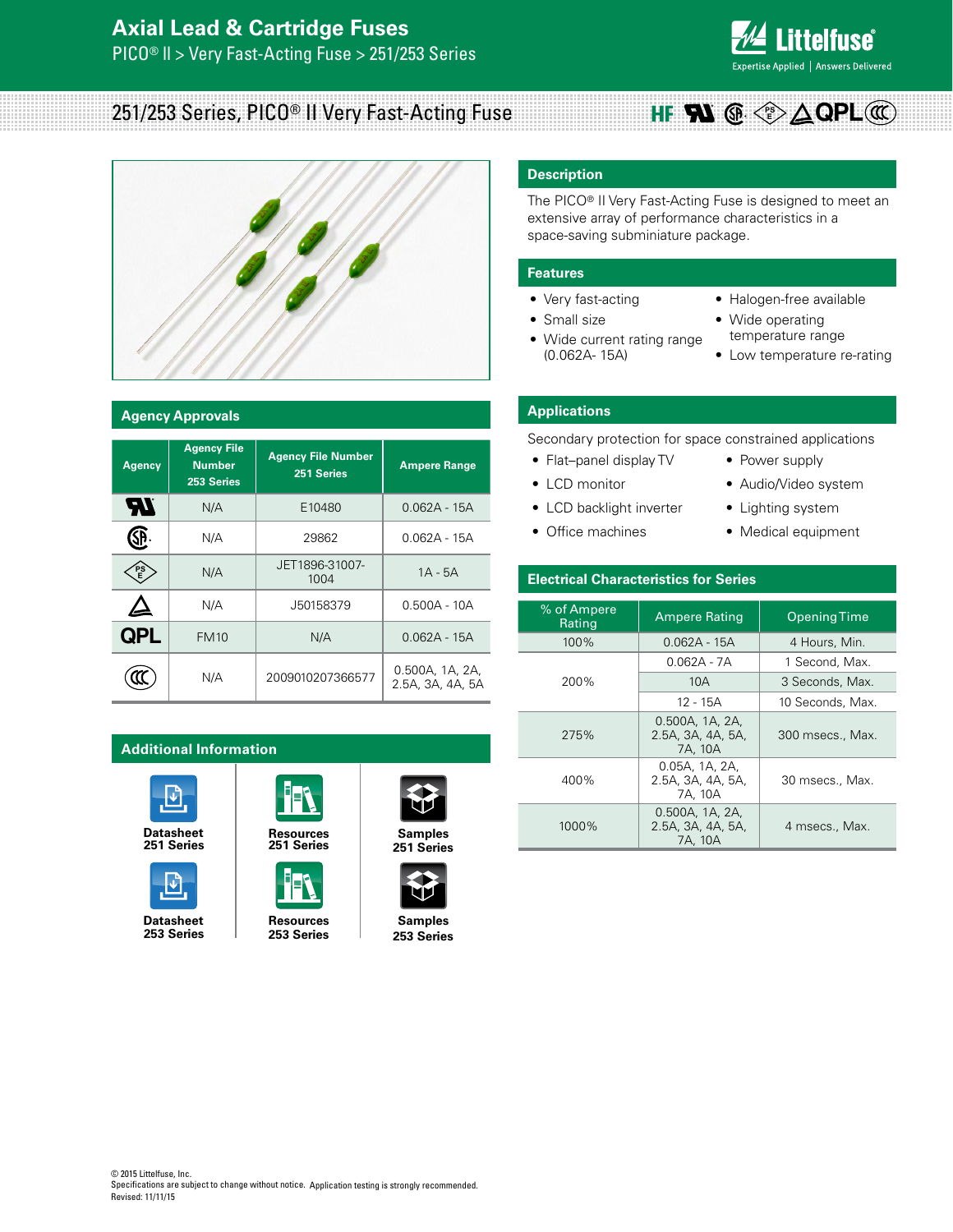| <b>Electrical Specifications by Item</b> |             |                         |                                              |                                 |                        |                              |                                                       |                               |                         |              |          |            |                                  |                        |
|------------------------------------------|-------------|-------------------------|----------------------------------------------|---------------------------------|------------------------|------------------------------|-------------------------------------------------------|-------------------------------|-------------------------|--------------|----------|------------|----------------------------------|------------------------|
|                                          |             |                         |                                              | <b>Max</b>                      |                        | <b>Nominal</b>               |                                                       | <b>Nom</b>                    | <b>Agency Approvals</b> |              |          |            |                                  |                        |
| Ampere<br>Rating<br>(A)                  | Amp<br>Code | <b>Number</b><br>(Std.) | Ordering Ordering<br><b>Number</b><br>(Mil.) | Voltage<br><b>Rating</b><br>(V) | Interrupting<br>Rating | Cold<br>Resistance<br>(Ohms) | <b>Nominal</b><br><b>Melting</b><br>$12t$ $(A^2$ sec) | Voltage<br><b>Drop</b><br>(V) | न्।                     | ®.           | FS<br>E  | <b>TUV</b> | <b>QPL</b><br>253 Series<br>Only | $\widehat{\mathbb{C}}$ |
| .062                                     | .062        | 251.062                 | 253.062                                      | 125                             |                        | 7.000                        | 0.000113                                              | 1.4                           | $\times$                | X            |          |            | X                                |                        |
| .125                                     | .125        | 251.125                 | 253.125                                      | 125                             |                        | 1.700                        | 0.00174                                               | 0.285                         | X                       | X            |          |            | X                                |                        |
| .200                                     | .200        | 251.200                 | 253.200                                      | 125                             |                        | 0.895                        | 0.0048                                                | 0.345                         | $\times$                | X            |          |            |                                  |                        |
| .250                                     | .250        | 251.250                 | 253.250                                      | 125                             |                        | 0.665                        | 0.0116                                                | 0.24                          | X                       | X            |          |            | X                                |                        |
| .375                                     | .375        | 251.375                 | 253.375                                      | 125                             |                        | 0.395                        | 0.0296                                                | 0.215                         | $\times$                | $\times$     |          |            | X                                |                        |
| .500                                     | .500        | 251.500                 | 253.500                                      | 125                             |                        | 0.302                        | 0.0598                                                | 0.2165                        | X                       | X            |          | $\times$   | X                                | $\mathsf X$            |
| .630                                     | .630        | 251.630                 |                                              | 125                             | 300 A @                | 0.205                        | 0.08                                                  | 0.188                         | $\times$                | X            |          |            |                                  |                        |
| .750                                     | .750        | 251.750                 | 253.750                                      | 125                             | <b>125VDC</b>          | 0.175                        | 0.153                                                 | 0.176                         | X                       | X            |          | X          | X                                |                        |
| 1.00                                     | 001.        | 251001.                 | 253001.                                      | 125                             | 50A@125VAC             | 0.128                        | 0.256                                                 | 0.194                         | $\times$                | $\mathsf{X}$ | $\times$ | $\times$   | $\times$                         | $\times$               |
| 1.25                                     | 1.25        | 2511.25                 |                                              | 125                             |                        | 0.100                        | 0.390                                                 | 0.2                           | $\times$                | X            | $\times$ |            |                                  |                        |
| 1.50                                     | 01.5        | 25101.5                 | 25301.5                                      | 125                             | For CCC 7A:            | 0.0823                       | 0.587                                                 | 0.21                          | $\times$                | $\times$     | $\times$ | X          | $\times$                         |                        |
| 2.00                                     | 002.        | 251002.                 | 253002.                                      | 125                             | 70A@125VAC             | 0.0473                       | 0.405                                                 | 0.141                         | X                       | X            | X        | $\times$   | X                                | $\mathsf X$            |
| 2.50                                     | 02.5        | 25102.5                 |                                              | 125                             | For CCC 10A:           | 0.0360                       | 0.721                                                 | 0.132                         | $\times$                | $\mathsf{X}$ | $\times$ | $\times$   |                                  | $\times$               |
| 3.00                                     | 003.        | 251003.                 | 253003.                                      | 125                             | 100A@                  | 0.0295                       | 1.19                                                  | 0.131                         | X                       | X            | $\times$ | X          | $\times$                         | $\mathsf X$            |
| 3.50                                     | 03.5        | 25103.5                 |                                              | 125                             | 125VAC                 | 0.0240                       | 1.58                                                  | 0.1205                        | X                       | $\times$     | $\times$ | $\times$   |                                  |                        |
| 4.00                                     | 004.        | 251004.                 | 253004.                                      | 125                             |                        | 0.0204                       | 2.45                                                  | 0.114                         | X                       | X            | $\times$ | $\times$   | X                                | X                      |
| 5.00                                     | 005.        | 251005.                 | 253005.                                      | 125                             |                        | 0.0158                       | 4.14                                                  | 0.11                          | $\times$                | X            | $\times$ | $\times$   | $\times$                         | $\times$               |
| 7.00                                     | 007.        | 251007                  | 253007                                       | 125                             |                        | 0.0107                       | 10.4                                                  | 0.102                         | X                       | X            |          | $\times$   | X                                |                        |
| 10.0                                     | 010.        | 251010.                 | 253010.                                      | 125                             |                        | 0.0072                       | 25.5                                                  | 0.1                           | $\times$                | X            |          | $\times$   | $\times$                         |                        |
| 12.0                                     | 012.        | 251012.                 |                                              | 32                              | 300A@32VDC             | 0.0059                       | 45.2                                                  | 0.0878                        | $\times$                | X            |          |            |                                  |                        |
| 15.0                                     | 015.        | 251015.                 | 253015.                                      | 32                              | & 50A@32VAC            | 0.00446                      | 68.8                                                  | 0.071                         | X                       | X            |          |            | $\times$                         |                        |

Note: Higher ampere ratings are available. Please contact Littelfuse Technical Support or your Littelfuse products representative for assistance.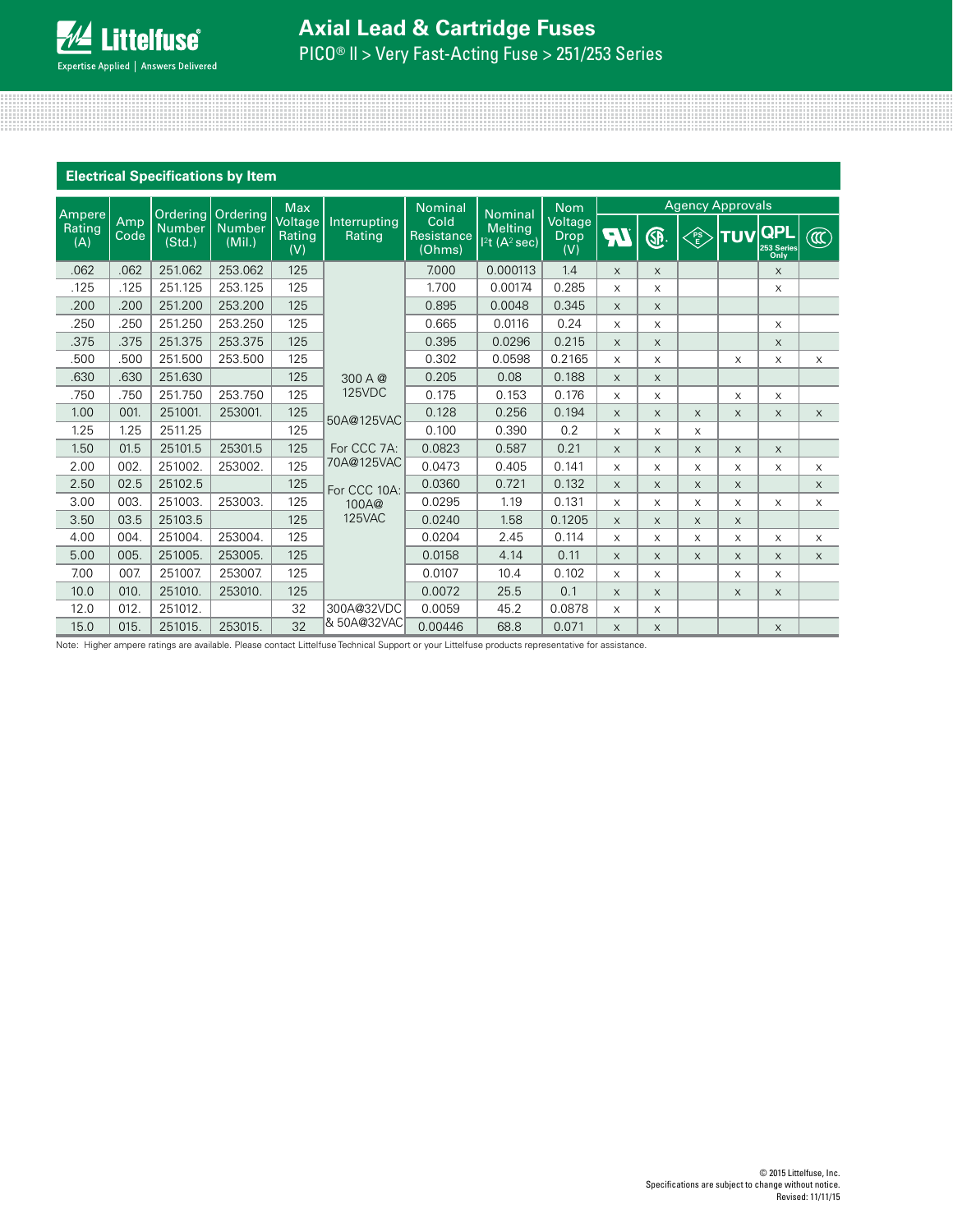

#### **Temperature Re-rating Curve**



Note:

1. Re-rating depicted in this curve is in addition to the standard derating of 25% for continuous operation.

# **Soldering Parameters**

# **Recommended Process Parameters:**

| <b>Wave Parameter</b>                    | <b>Lead-Free Recommendation</b><br>for 251 Series only |
|------------------------------------------|--------------------------------------------------------|
| Preheat:                                 |                                                        |
| (Depends on Flux Activation Temperature) | (Typical Industry Recommendation)                      |
| Temperature Minimum:                     | $100^{\circ}$ C                                        |
| Temperature Maximum:                     | $150^{\circ}$ C                                        |
| Preheat Time:                            | 60-180 seconds                                         |
| Solder Pot Temperature:                  | 260°C Maximum                                          |
| Solder DwellTime:                        | 2-5 seconds                                            |

#### **Recommended Hand Soldering Parameters:**

Solder Iron Temperature: 350°C +/- 5°C Heating Time: 5 seconds max.

**Note: These devices are not recommended for IR or Convection Reflow process**

### **Average Time Current Curves**